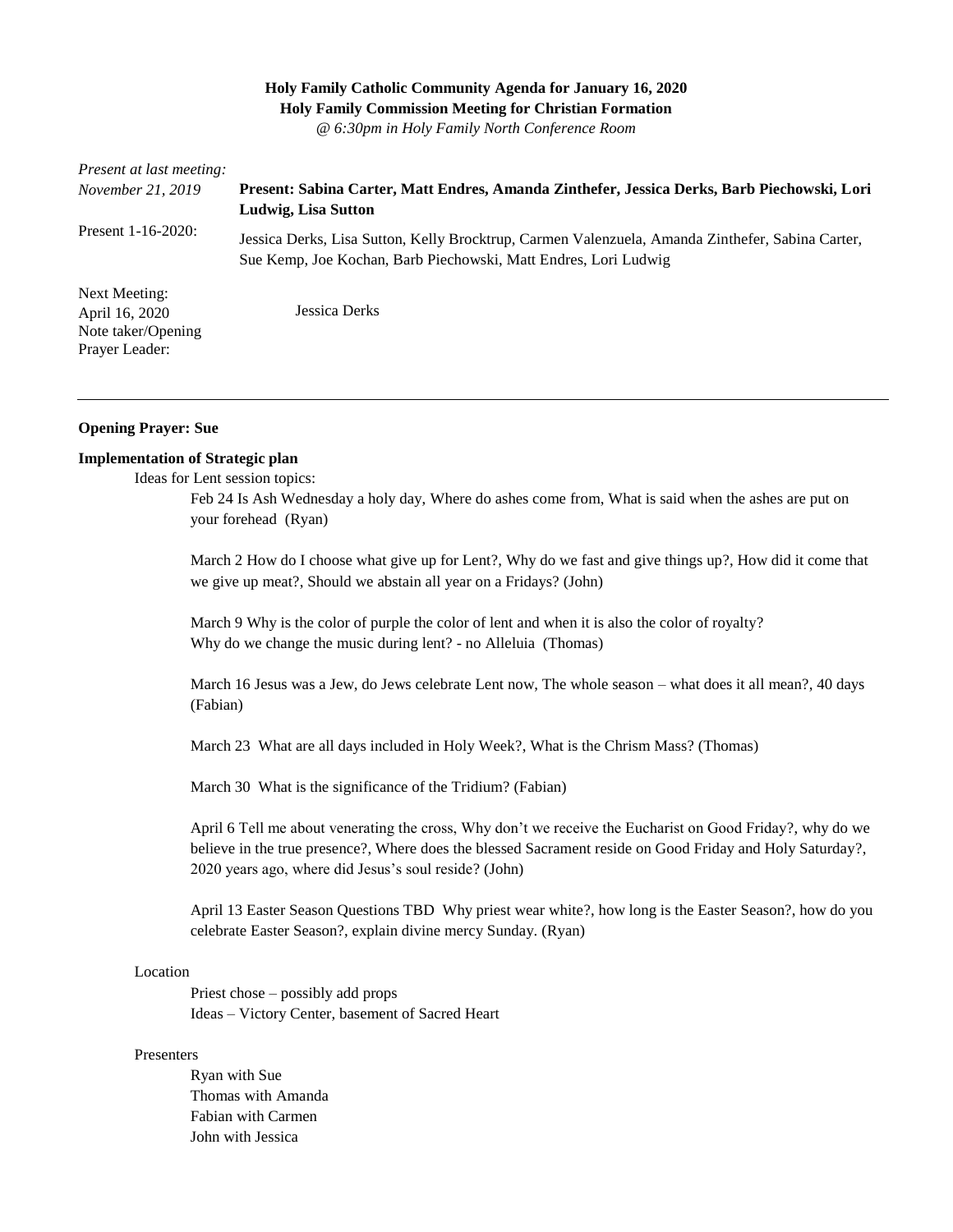#### Editing of video if needed

Matt can edit if necessary

#### Advertising

Parish-wide email blast Personal parish email lists E-Ledger HF Website and Facebook page Bulletin Quarter page to-do list Send to HF organized groups

#### Deadlines:

Send video to Matt by 3 weeks before publish date - [matthew.endres@uwalumni.com](mailto:matthew.endres@uwalumni.com) 920-838-1190 Matt will edit and get to Sabina by 1 week before publish date Office personnel will post on Facebook

#### Future

April meeting we will talk about another set if videos

### **Reports from Catechetics and Education:**

## **Grades 1-8/Reconciliation and First Communion Prep**:

### *Jessica Derks*

-Working on First Communion JotForm that was released on January  $6<sup>th</sup>$  for parents to sign up child for Mass day and time

-Preparing for First Communion Meeting #1 on January 11, 12, and 13<sup>th</sup>

-First Communion Meeting  $#2$  on January  $29<sup>th</sup>$  which will be parent night

-Editing make-up plans for those unable to attend Meeting #1 and #2

-Catechist In-Service day on January  $15<sup>th</sup>$  and January  $19<sup>th</sup>$ 

-Will be sending an email out reminding parents to pay for faith formation classes (done before January  $8<sup>th</sup>$ )

### **High School/Confirmation***:*

**Amanda Zinthefer**

Confirmation:

-Small Group Session #4 was in December, # 5 in January. Please keep praying for our candidates!

-Additional Projects I am currently working on include: Development of Session 4, Alternative Small Group Development for some of our special needs students, and restructuring the format not the content of our classes.

General Formation:

-Session 3/9, Session 4/10, and the Mini Retreat are all in December.

-Projects that I am currently working on include: Development of Lesson 9 and 10 along with the Mini Retreat

Other:

-Catechist In-Service will be held on January 15<sup>th</sup> and 19<sup>th</sup>

### *Report from Adult Formation:* Staff people: **Sabina Carter**

**Events team**: Parish Mission: Kate Barr, Barb Piechowski, Jim Davenport, Lisa Sutton, Cheri Sheehy **Women's Ministry**: Anne Brunette, Sheila Skiff, Barb Fellers, Jennifer Feudner, Chris Krizenesky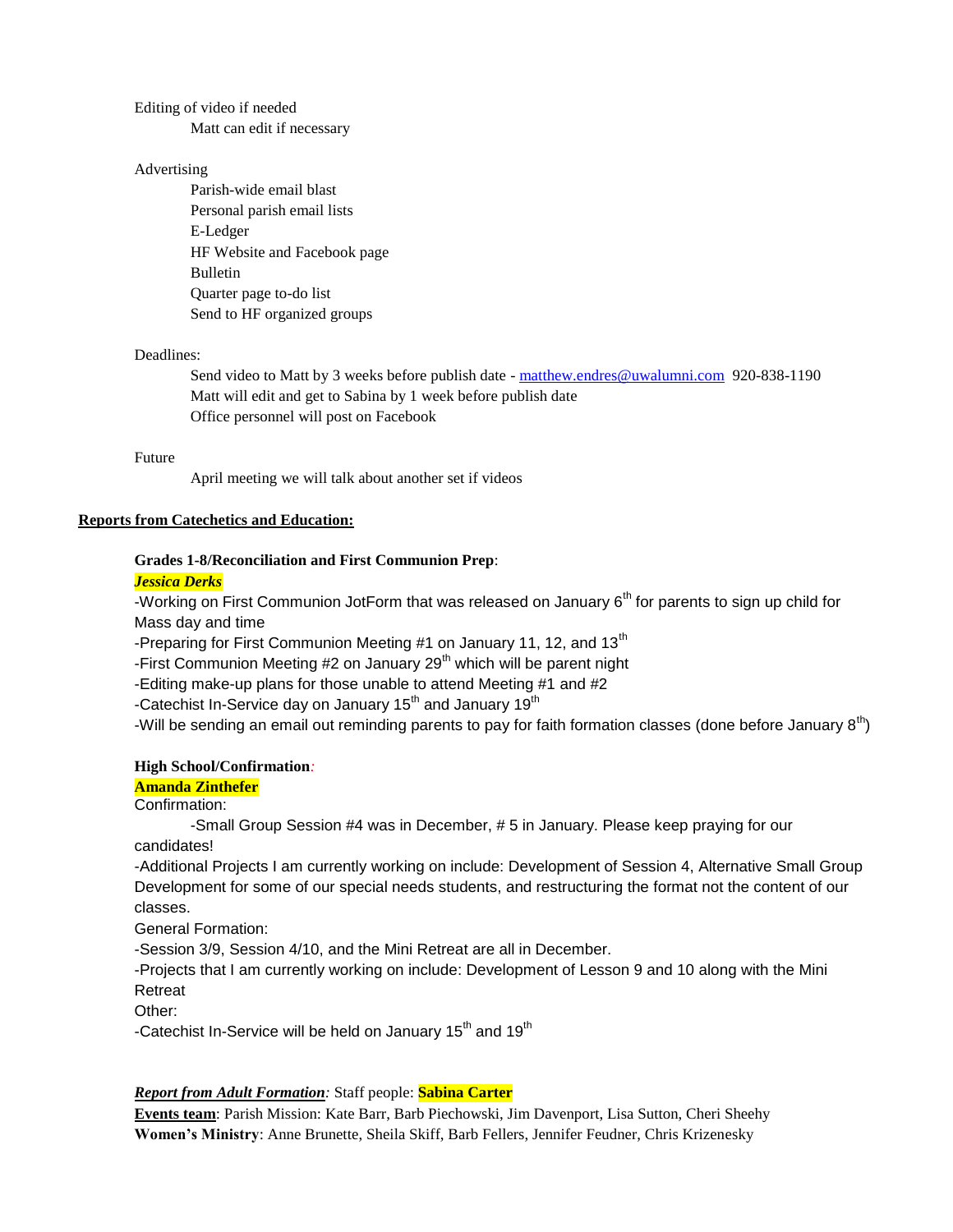-More than 1500 *Rediscover the Saints* books were labeled with a sticker stating "A gift from your Friends at Holy Family" and will have a SAVE THE DATE bookmark for the November 9, 2020 Matthew Kelly event at Holy Family. The books will be distributed at Christmas on a first come, first served basis. -Completed a parish mission prayer card to place in the pews a few weeks before our parish mission on March 2 and 3.

-Meetings with Sue Stephani from ORS/Presentation to discuss plans for the Faith Formation program after the merger.

-Kelsey Carter will be speaking at our Women's Ministry event on January 11, 2020. She will be speaking about the importance of the feminine genius in spreading the Gospel. Everyone is called to be on mission- women are called to use their particular gifts to share the heart of Christ with others.

-There will be two Adult Confirmations in January.

*Report from Family Ministry*: Staff person: Jessica Derks , Kelly Brochtrup, Amanda Zinthefer **Family Ministry Team:** Marian Freund

*Report from Marriage Ministry: Staff person: Sue Kemp* **Mr & Mrs Group** On hold until I speak with Sabina about how to proceed.

*Report from Youth and Young Adult Coordinator: Staff person: Kelly Brochtrup* 

Young Adults: Currently working through a Bible Study on God's Guidance once a month, as well as offering Cor Jesu. Planning for service projects and trying to implement another social activity for the month.

Planning to meet with Marian University students when they return from break.

# **Report from Cor Jesu:** Staff person: Kelly Brochtrup

6:40 pm Rosary 7:00 pm Adoration and Reconciliation 8:00 pm Mass at Holy Family St. Mary Church

2019-2020 Schedule 1st THURSDAY of the Month: January 2, 2020, February 6, 2020,March 5, 2020,April 2, 2020,May 7, 2020,June 4, 2020

**Report from Men's Minstry: Staff person: Kelly Brochtrup** Men's group continues to meet weekly on Wednesday mornings.